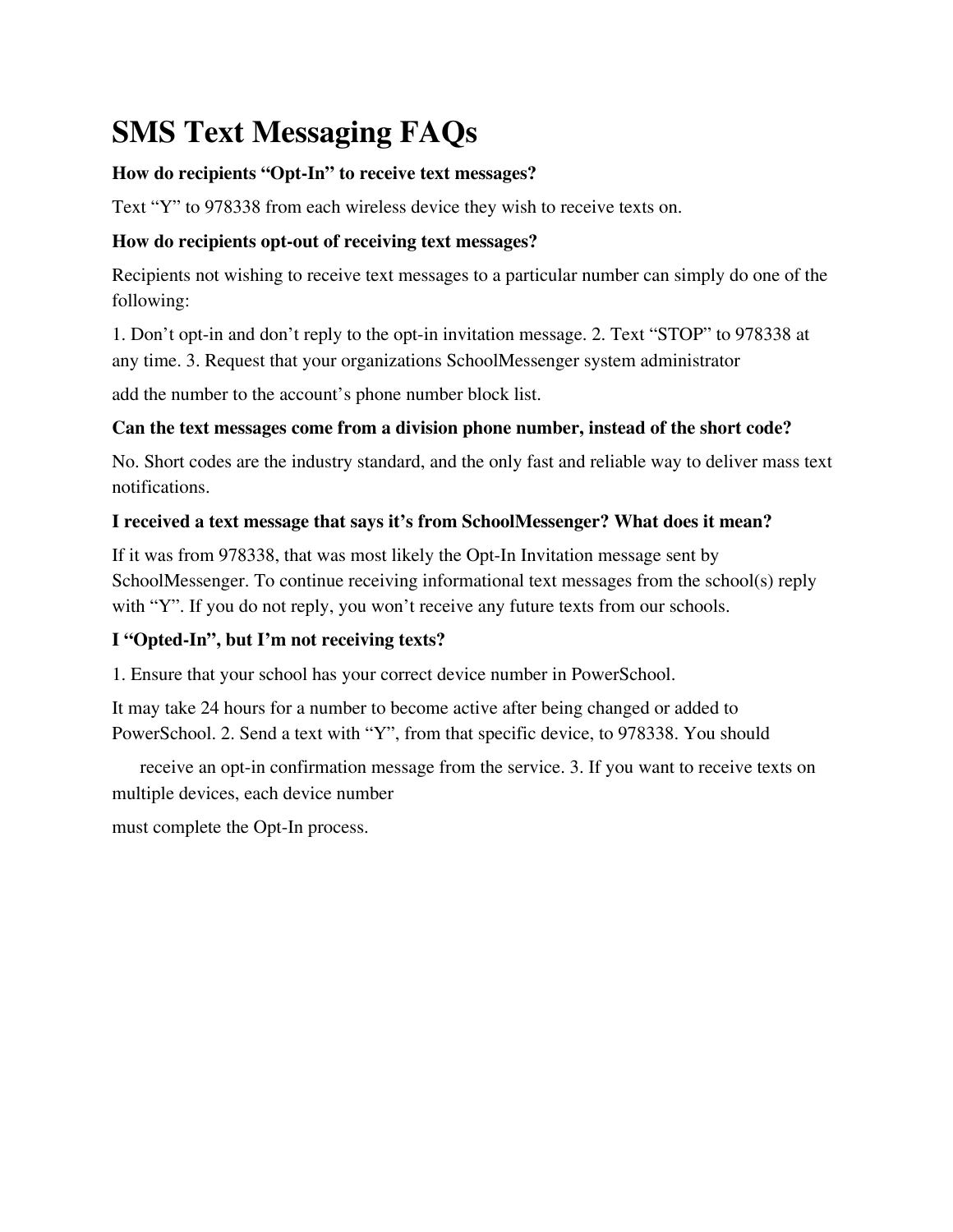4. Confirm that your school has actually attempted to send a

SchoolMessenger broadcast which includes an SMS text message to your mobile phone number.

### **How do I know if it worked?**

After you text one of the keywords to 978338 the system will ALWAYS respond back with one of three messages:

1. Opt-in Response: You're registered 4 SchoolMessenger notifications. Txt STOP to quit, HELP for help. Std msg/data rates may apply freq varies. schoolmessenger.com/smsca

2. Opt-out Response: You're unsubscribed from SchoolMessenger. No

more msgs will be sent. Reply Y to resubscribe, HELP for help. msg/data rates may apply. schoolmessenger.com/smsca

## **3. Help or Unknown Key Word Response: Reply Y to subscribe or STOP**

to cancel. Msg/data rates may apply freq varies. Visit schoolmessenger.com/smsca

Any other response – or no response: indicates the recipient should contact their wireless device provider to have SMS messaging/premium content enabled (see below for more details).

### **What does it mean if I texted "Y" or "yes" and I received some sort of error message back?**

If you receive what appears to be an error message, similar to one of the following, it most likely means that short code text messaging is not enabled on your wireless subscription plan:

- Service access denied
- Message failed
- Shortcode may have expired or shortcode texting may be blocked on your account
- Does not participate

These replies DO NOT indicate that the wireless provider cannot receive messages from SchoolMessenger. Rather, they are an indication that the